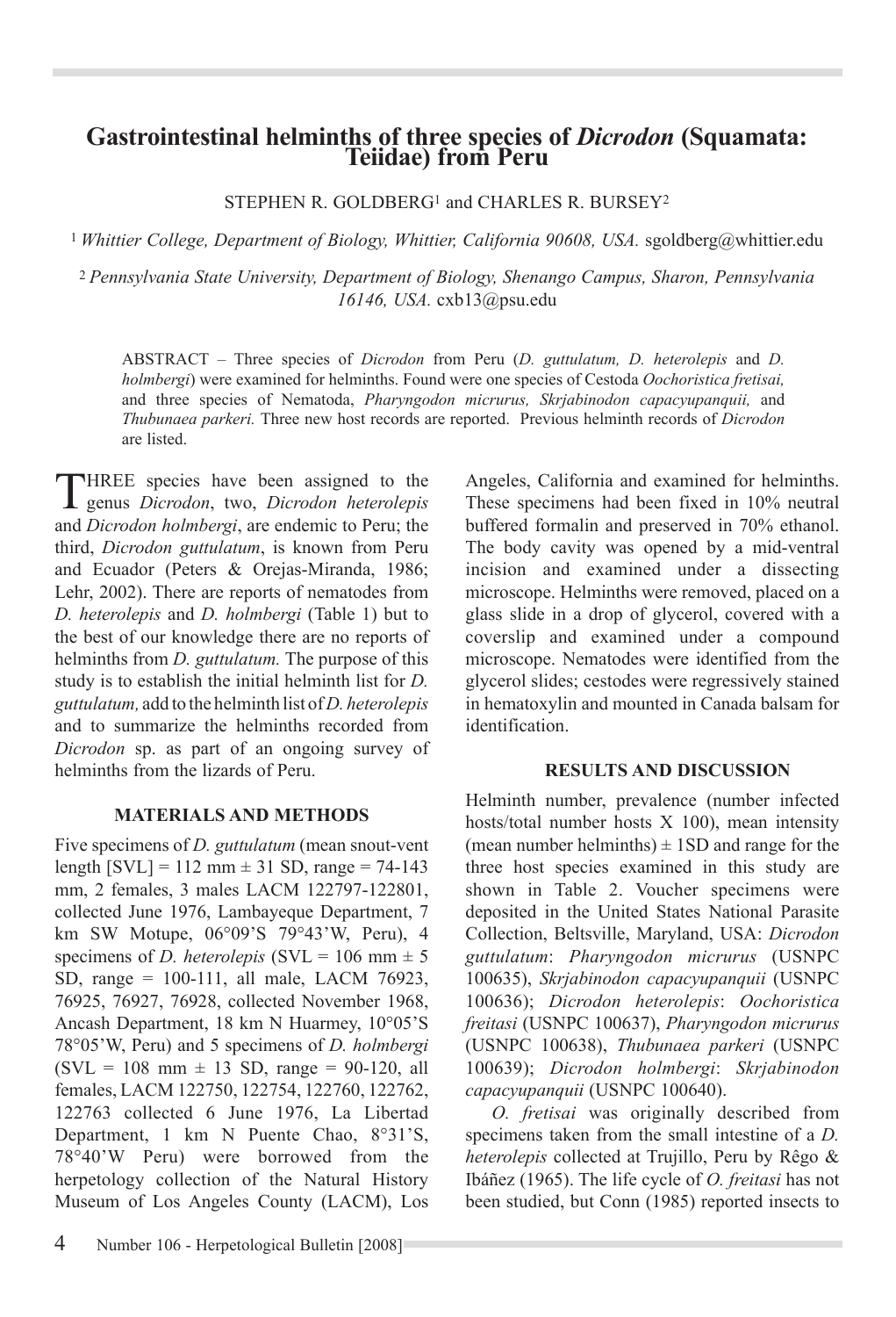| Lizard               | <b>Helminth</b>                                                        | Reference                           |  |  |  |  |
|----------------------|------------------------------------------------------------------------|-------------------------------------|--|--|--|--|
| Dicrodon guttulatum  | Pharyngodon micrurus                                                   | this paper                          |  |  |  |  |
|                      | Skrjabinodon capacyupanquii                                            | this paper                          |  |  |  |  |
| Dicrodon heterolepis | Oochoristica freitasi                                                  | Rêgo & Ibáñez (1965); this paper    |  |  |  |  |
|                      | Pharyngodon micrurus                                                   | Freitas & Ibáñez (1963); this paper |  |  |  |  |
|                      | Thubunaea parkeri                                                      | this paper                          |  |  |  |  |
| Dicrodon holmbergi   | Skrjabinodon capacyupanquii                                            | Freitas et al. (1968); this paper   |  |  |  |  |
|                      | Thubunaea parkeri                                                      | Baylis (1926)                       |  |  |  |  |
|                      | <b>Table 1.</b> Helminth species and corresponding <i>Dicrodon</i> sp. |                                     |  |  |  |  |

serve as intermediate hosts for the congener *Oochoristica anolis*.

*P. micrurus* was described from specimens taken from *D. heterolepis* also collected at Trujillo, Peru (Freitas & Ibáñez, 1963). *P. micrurus* is a member of the Oxyuroidea, which have direct life cycles and do not require intermediate hosts (Anderson, 2000); infection presumably occurs through ingestion of eggs. *D. guttulatum* is the second host known to harbour this helminth. *S. capacyupanquii* was described from *D. holmbergi*  collected at Viru, Peru by Freitas *et al.* (1968). The mode of infection is probably similar to that of *P. micrurus. D. guttulatum* is the second known host to harbour *S. capacyupanquii*. *T. parkeri* was described by Baylis (1926) from specimens taken<br>from Tropidurus occidentalis (currently from *Tropidurus occidentalis* (currently *Microlophus occidentalis*) and *Dicrodon calliscelis* (currently *D. heterolepis*) collected in Peru. The life cycle of *T. parkeri* has not been studied but the congener *Thubunaea baylisi* presumably utilizes an insect intermediate host (Anderson, 2000).

*D. guttulatum* represents a new host record for *P. micrurus* and *S. capacyupanquii*; *D. heterolepis* represents a new host record for *T. parkeri.* Peru has a diverse lizard fauna consisting of over 170 species (Lehr, 2002); thus, it is of interest to note that the helminths listed in Table 1 are not shared by a large number of hosts. Subsequent studies are required to adequately characterize the helminth diversity exhibited by Peruvian lizards.

#### **ACKNOWLEDGMENTS**

We thank Christine Thacker (LACM) for permission to examine specimens and Tenzing Doleck (Whittier College) for assistance with dissections.

| <b>Helminth</b>                   | D. guttulatum |              |             | D. heterolepis |         |    | D. holmbergi           |           |  |  |                         |       |
|-----------------------------------|---------------|--------------|-------------|----------------|---------|----|------------------------|-----------|--|--|-------------------------|-------|
|                                   | N             | $\mathbf{P}$ | $X\pm SD$   | Range          | $N$ $P$ |    | $X\pm SD$              | Range N P |  |  | $X\pm SD$               | Range |
| <b>Cestoda</b><br>O. fretisai     |               |              |             |                | 1       | 25 | $1\pm 0$               |           |  |  |                         |       |
| <b>Nematoda</b><br>P. micurus     | 359 40        |              | $180\pm180$ | 52-307         |         |    | $1204$ 100 $301\pm170$ | 76-486    |  |  |                         |       |
| S. capacyupanquii 728 100 146±181 |               |              |             | 34-468         |         |    |                        |           |  |  | 1733 100 347±260 64-720 |       |
| T. parkeri                        |               |              |             |                | 22      | 50 | $11 \pm 7$             | $6 - 16$  |  |  |                         |       |

**Table 2.** Number (N), prevalence (P), mean intensity  $\pm$  1 SD (X $\pm$ SD) and range of occurrence for gastrointestinal helminths in three species of *Dicrodon* from Peru.